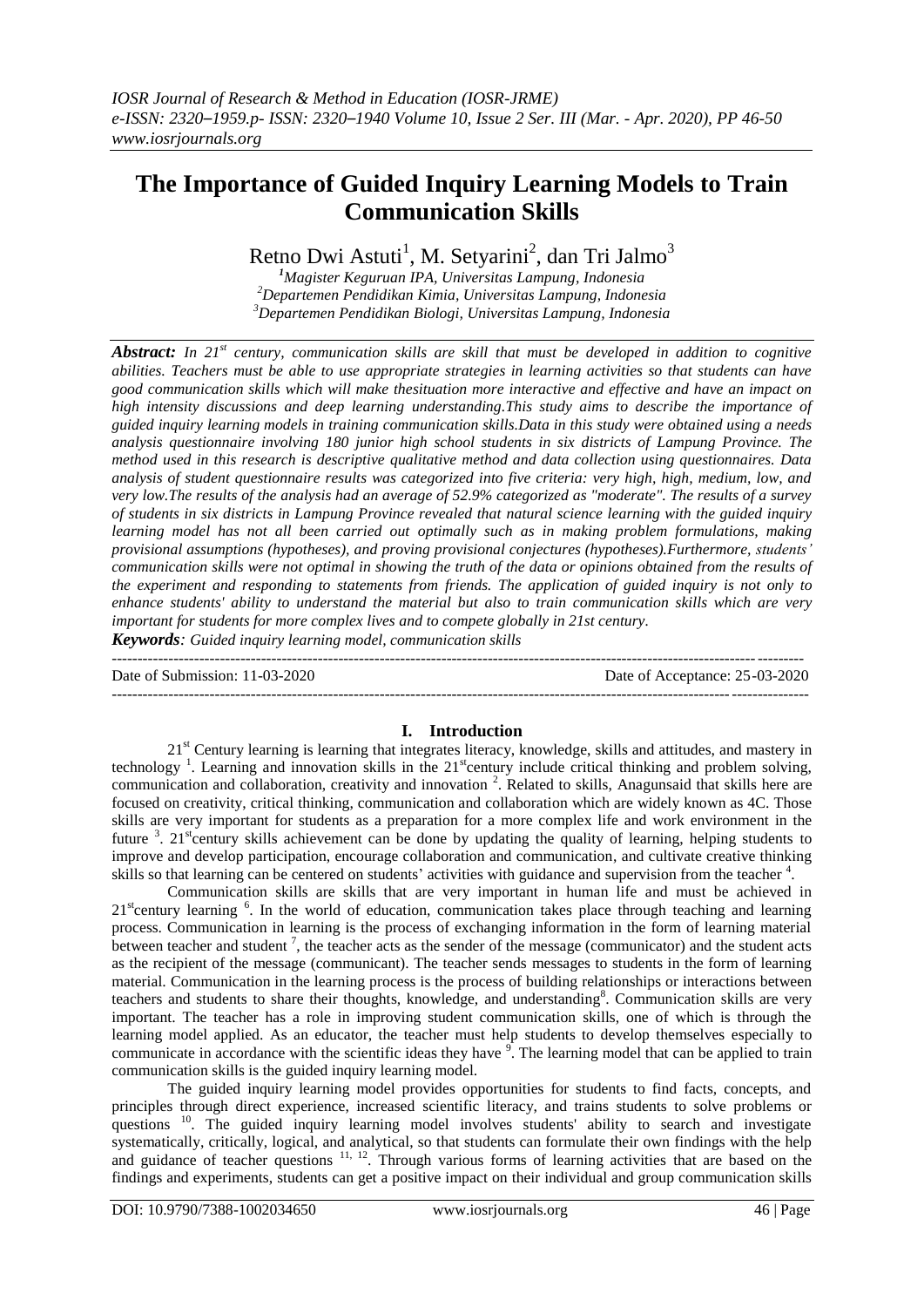<sup>13</sup>. Students through teachers' guidance will gain experience to discover concepts with the guided inquiry model. The involvement of students in teaching and learning activities will make them easier to develop scientific concepts that they have mastered by solving problems that require scientific thinkingand working <sup>14</sup>. Guided inquiry learning enables students to build knowledge independently and develops understanding of scientific concepts and literacy<sup>15</sup>. Implementation of guided inquiry learning models has a positive effect on students' problem solving and communication skills<sup>16</sup>. The application of guided inquiry learning models has a positive effect to solve problem related toPhysics and communication skills, especially for junior high school students <sup>17</sup>. This study aims to describe the importance of the stages of guided inquiry learning models in training communication skills.

### **II. Method**

This study focuses on analyzing the importance of guided inquiry learning models to train communication skills in Junior High Schools in Lampung Province. Data was obtained using a needs analysis form from 2-20 December 2019 involving 180 junior high school students in six districts of Lampung Province. This study used a descriptive qualitative method based on the percentage of answers from questionnaires distributed to junior high school students in six districts of Lampung Province. Data analysis of student questionnaire results was categorized into five criteria: very high, high, medium, low, and very low. The criteria for categorizing can be seen in Table 1.

| эмпэ      |  |  |
|-----------|--|--|
| Kriteria  |  |  |
| Very Low  |  |  |
| Low       |  |  |
| Medium    |  |  |
| High      |  |  |
| Very High |  |  |
|           |  |  |

**Tabel 1**. Questionnaire criteria about the importance of guided inquiry learning models to train communication  $\overline{\text{sl}}$ ille

#### **III. Research Result**

The results of the questionnaire data analysis on the importance of the guided inquiry learning model for training communication skills can be seen in Table 2

| No.            | <b>Ouestions</b>                                                             | Percentage    | <b>Criteria</b> |
|----------------|------------------------------------------------------------------------------|---------------|-----------------|
|                |                                                                              | $\frac{9}{6}$ |                 |
|                | Students learn to use orientation to problems that occur in their daily life | 63.9          | High            |
| 2              | Students are given the opportunity to make a problem statement               | 32,8          | Low             |
| 3              | Students are given the opportunity to make a provisional assumption /        | 31,7          | Low             |
|                | hypothesis on the problem                                                    |               |                 |
| $\overline{4}$ | Students are given the opportunity to prove their provisional assumption /   | 42.2          | Medium          |
|                | hypothesis                                                                   |               |                 |
| 5              | Students are given the opportunity to formulate conclusions                  | 70.6          | High            |
| 6              | Students are given the opportunity to describe their observational data      | 51,1          | Medium          |
| $\overline{7}$ | Students are given the opportunity to show the truth of the data or opinions | 38,0          | Low             |
|                | obtained from the results of the experiment                                  |               |                 |
| 8              | Students are given the opportunity to respond questions from friends         | 38.9          | Low             |
| 9              | Students are given the opportunity to make general conclusions from          | 61,7          | High            |
|                | discussions with groups                                                      |               |                 |
| 10             | Students need guided inquiry learning to train their communication skills    | 98.2          | Very High       |
|                | Average                                                                      | 52,9          | <b>Medium</b>   |

**Table 2**. Questionnaire analysis results on the importance of guided inquiry learning models to traincommunication skills

The results of the questionnaire analysis on the needs of the guided inquiry learning model stated that in general the steps of guided inquiry learning were categorized as "moderate" with an average of 48.2%. The distribution of guided inquiry steps can be seen in Figure 1.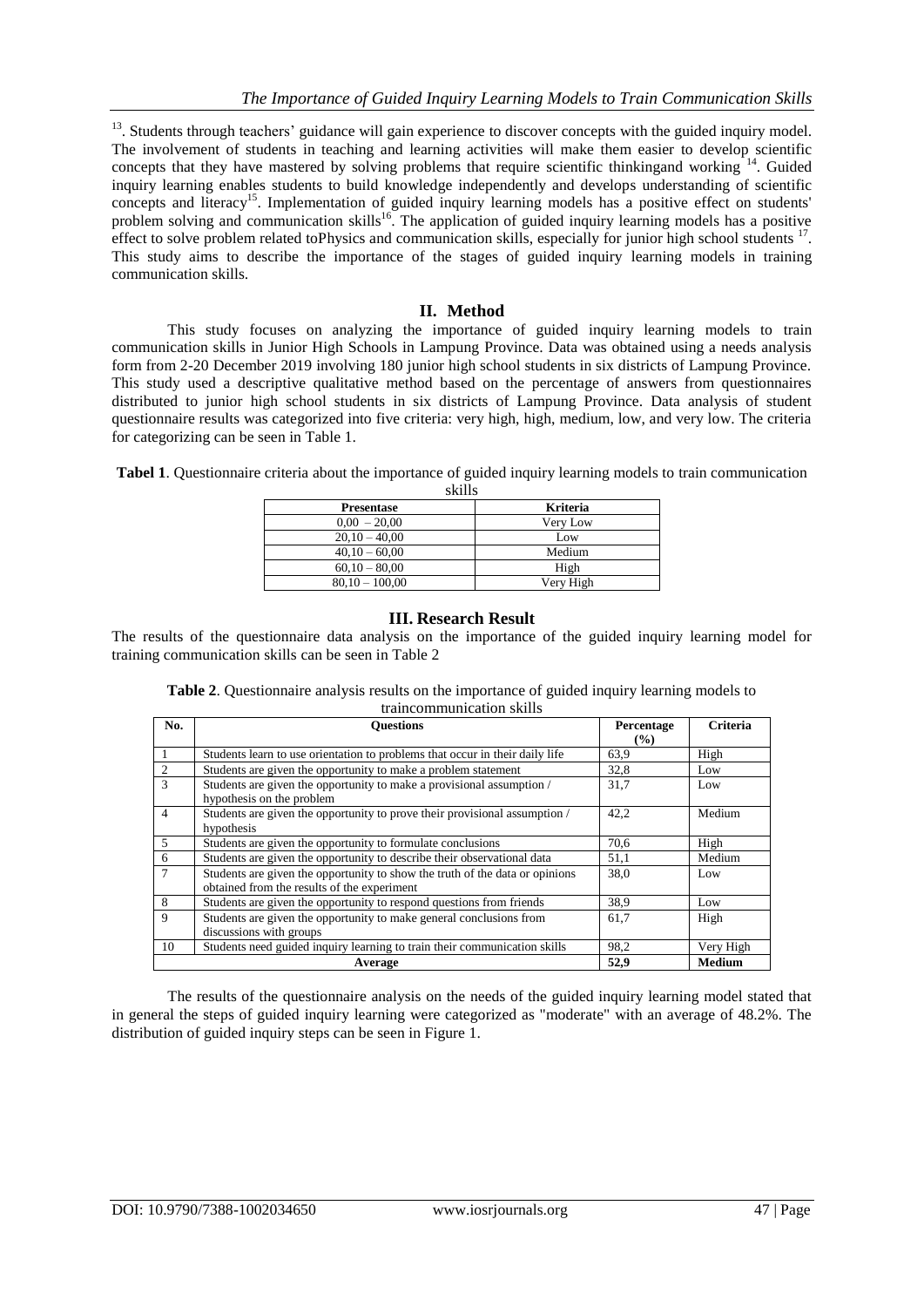

**Figure 1**. Steps percentage of the guided inquiry learning model

The questionnaires results analysis on the need for skills in general 47.4% have been implemented in the category of "medium". The distribution of communication skills can be seen in Figure 2.



**Figure 2.** Percentage of Communication Skills Indicators

## **IV. Discussion**

There are some steps on guided inquiry learning model, starting with the teacher gives material orientation to students. Then, they make problem formulations, proposing hypotheses, testing hypotheses, and drawing conclusions. All those steps carried out by students, whereas the teacher just acts as a motivator and facilitator.

Based on Figure 1, we can see that from the 180 respondents, the percentage of guided inquiry measures in the material of the human digestive system was 48.2%, it is categorized as moderate. Learning uses orientation to problems that occur in daily life get a high category (63.9%). Students are given the opportunity to make a problem statementis in low category (32.8%). Students are given the opportunity to make a provisional assumption / hypothesis on the problems is in low category (31.7%).Students are given the opportunity to prove their provisional assumption / hypothesisiscategorized as moderate (42.2%). And the last, students are given the opportunity to formulate conclusions is in the high category (70.6%). The orientation displays phenomena that support students in formulating problems. It demonstrates initial knowledge related to phenomena in daily life.

The guided inquiry learning model trains students to build answers and think intelligently in finding various alternative solutions to problems raised by the teacher, develop concept of understanding, build a sense of responsibility, and train the process of deliveringconcept that they discovered <sup>18</sup>. Based on the results of respondents' needs analysis, the guided inquiry model steps have not been carried out optimally. The steps in formulating the problem and making a provisional conjecture / hypothesis are in low category. This is because the teacher has not yet accustomed students to make problem formulations by making questions that lead to the inquiry process and interrelated things according to the material as well as making statements about temporary answers (hypotheses) correspond the investigated problem with clear and logical reasons in accordance with the information collected at the stage of applying concept.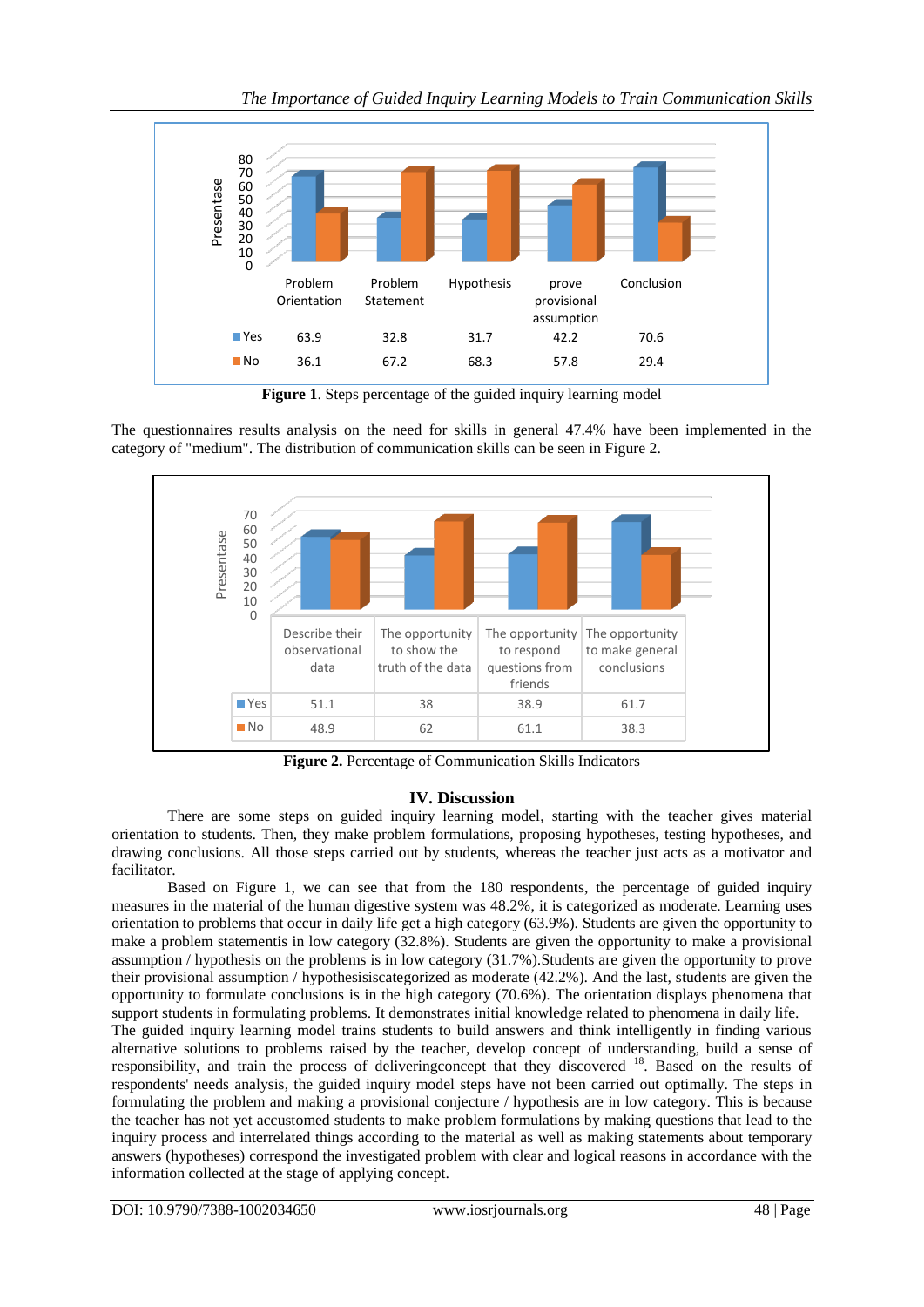Students will optimize their initial knowledge by recalling concepts related to their observation in formulating the problem. Presentation of the problem to students covers the method used in the study in which theymust formulate the problem presented by the teacher so that they can identify difficulties in the studyand get a deep understanding of the concepts <sup>19</sup>. The learning process begins with formulating the problem (questions), then searching, investigating and finding answers to the problem themselves, will bring more meaningful learning for students. Thus the knowledge and skills acquired by students are not from memorizing a set of facts, concepts, or theories, but by discovering and constructing knowledge through real experiences.

At the stage of formulating a hypothesis that is in accordance with the phenomenon and is a temporary answer to the existing problems before the truth is proven.After that, it is continued with proving of the temporary assumptions / hypotheses that have been made. Based on the results, the respondents' analysis of the needs is in the medium category. The teacher has not familiarized and invited students to conduct experiments to prove hypotheses. The procedure of guided inquiry activities is done by involving students to find some ways to solve problems they found through experiments  $^{20}$ . Abungu, Okere, &Wachanga stated that when students conduct experiments, they will also train their skills and process abilities  $21$ . Furthermore, it is said that guided inquiry emphasizes the importance of students' discovery by proving hypotheses themselves <sup>22</sup>. Based on the results of the respondents' analysis needs, the step of giving orientation and making conclusion in guided inquiry learning are in high category. The teacher has carried out the stages of providing orientation to create a good learning atmosphere by explaining topics, objectives, and learning outcomes that are expected to be achieved by students. The step to make conclusions have been made by the teacher at the end of the lesson

Based on Figure 2, the percentage of communication skills is in medium category. Students are given the opportunity to describe observational data in learning is in medium category (51.1%), Students are given the opportunity to show the truth of the data or opinions obtained from the results is in low category (38.0%), Students are given the opportunity to respond to questions from friends is in low category (38.9%), and students are given the opportunity to make general conclusions from discussions with groups is in high category (61.7%). The lack of skills in showing the truth of the data and responding to friends' questions is caused by the teacher has not yet understand how to train communication skills. Students make observations according to scientific procedures, analyze data according to scientific principles, show obtained data based on facts and report the results of observations. There are several roles of the guided inquiry learning model to train student communication skills. In guided inquiry learning, students can discuss materials with others or the teacher as a form of communication, both oral and written, to make their provisional conjecture perfect, and to convince other students about their ideas by exposing evidences that make sense. When students are involved in observing and proving the problems they have, students are motivated to carry out discussions as a form of communication and they have a courage to express opinions and present the results of groups in front of the class. Discussion is aimed to improveunderstanding and scientific development<sup>23</sup>, so that students must be able to representconceptual relations, find and evaluate information, and build explanations and arguments in scientific discourse  $24$ . Thus this guided inquiry learning is expected to be able to train student communication skills.

#### **V. Conclusions**

Based on the results and discussion, it can be concluded that the application of the guided inquiry model has been carried out during the learning process of the human digestive system material, although not all steps have been carried out properly, including formulating the problem, making and proving provisional assumption. Not all the communication skills during the learning process are trained, such as the skills to show the truth of data obtained from experiments and respond to questions from friends. The stages of guided inquiry need to be trained in students, in order to prioritize communication skills as the demands of the 21st century.

#### **Bibliography**

- [1]. Usmeldi, Amini, R., & Suytna, A. 2019. The effectivennes of Guided Inquiry Learning of Integrated Science to Improve Students's Competence. *Unnes Science Educational Journal*. 8(1): 7-14.
- [2]. Trilling, B., & Fadel, C. 2009. *21st century skills: Learning for life in our times.* San Francisco.
- [3]. Anagun, S.S., 2018. Teachers' Perceptions about the Relationship between 21st Century Skills and Managing Constructivist Learning Environments. *International Journal of Instruction*. 11(4) : 825-840.
- [4]. Zubaidah, S. (2016). Keterampilan Abad ke-21: Keterampilan yang Diajarkan melalui Pembelajaran. Seminar Nasional Pendidikan dengan tema "Isu-isu Strategis Pembelajaran MIPA Abad 21 di Program Studi Pendidikan Biologi STKIP Persada Khatulistiwa, Sintang – Kalimantan Barat, 10 Desember 2016.
- [5]. Astutik, S., E. Susantini, Madlazim, & M. Nur. 2017. Effectiveness Of Collaborative StudentsWorksheet To Improve Student's Affective Scientific Collaborative And Science ProcessSkills (SPS). *International Journal of Education and Research*. 5(1): 151- 164
- [6]. Ongardwanich, N., Kanjanawasee, S., & Tuipae, C. 2015. Development of 21 st Century Skill Scales as Perceived by Students. *Procedia - Social and Behavioral Sciences*, *191*, 737–741.
- [7]. Hacicaferoglu, S. 2014. Survey on the Communication Skill that the College Students of School of Physical Education and Sports perceiveddfrom the Teaching Staff. *International Journal of Science Culture and Sport*, 2(1):54-67.